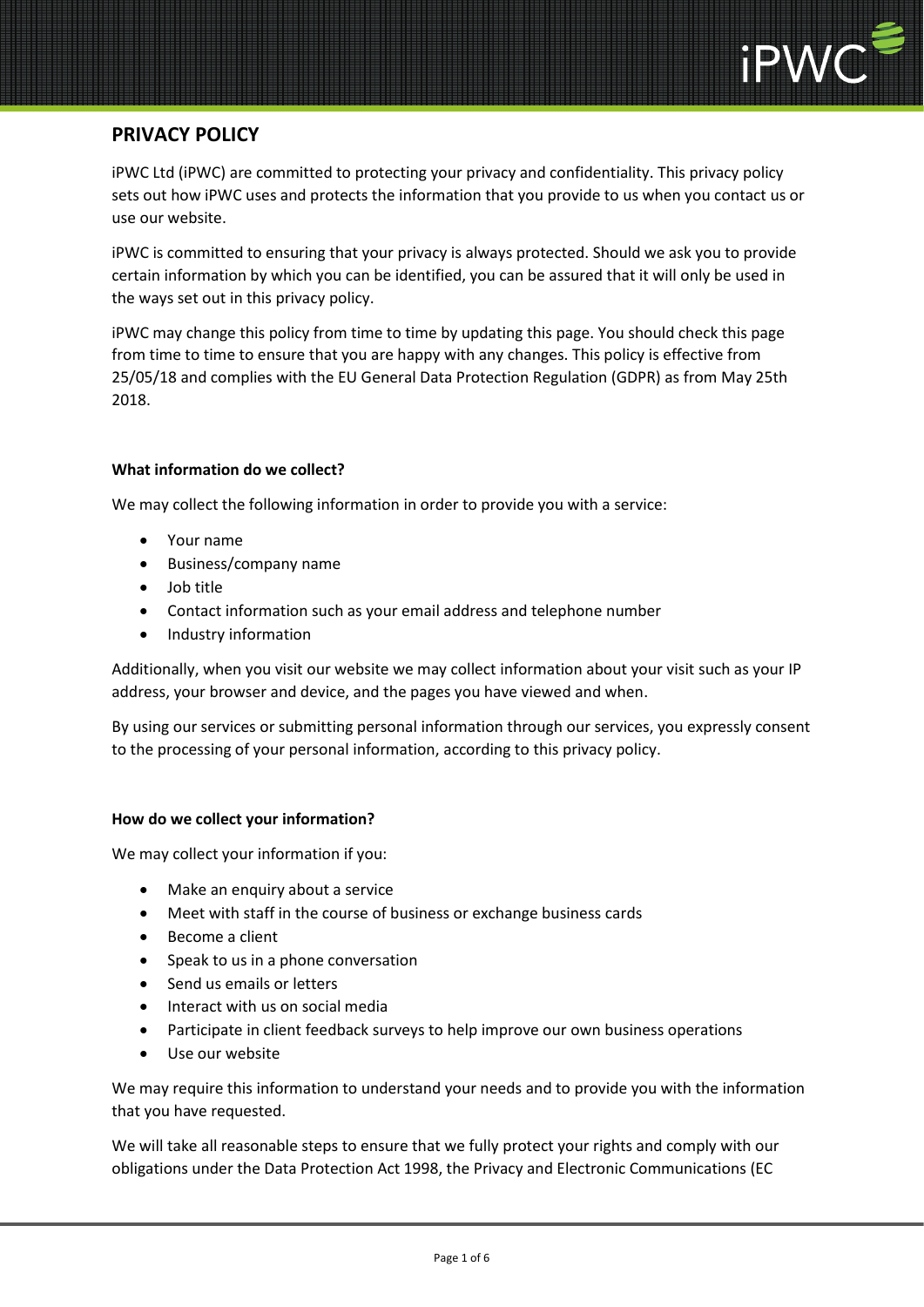

Directive) Regulations 2003, as amended in 2004, 2011, and 2015, and the General Data Protection Regulation (GDPR) which comes into force from 25th May 2018.

## **Our legal basis for processing your information**

We have a number of lawful reasons that we can use to process your personal information.

These include processing personal information where we have a legitimate interest to do so, where it is necessary to fulfil a contract, or where we are required to as a legal obligation.

Broadly speaking, legitimate interests means that we can process your personal information if:

• We have a genuine and legitimate reason to do so and we are not harming any of your rights and interests.

We will always carry out an assessment prior to processing your information to ensure it falls within the parameters set under legitimate interests.

We process personal information in order to run our business and to provide our services to you. If you choose not to provide us with this information, or do not wish us to collect and use this information in these ways, it may mean we will be unable to provide you with a service.

#### **How do we use your information?**

We may use your information in order to respond to your requests, or to provide you with a service.

We may use information collected by Google Analytics during your visit to iPWC.eu in order to help us improve the experience for visitors and develop new features for the future.

We may use your information to contact you from time to time to inform you about services and information about iPWC that may be of interest to you.

You can opt out of this at anytime by contacting us at info@ipwc.co.uk.

#### **How do we share your data?**

We do not share your data with any other company unless a project we are undertaking for you requires third party support, and you have given us permission to disclose your details.

In certain circumstances, we may be legally required to share certain data held by us, which may include your personal information, for example, where we are involved in legal proceedings, where we are complying with the requirements of legislation, a court order, or a governmental authority. We do not require any further consent from you in order to share your data in such circumstances and will comply as required with any legally binding request that is made of us.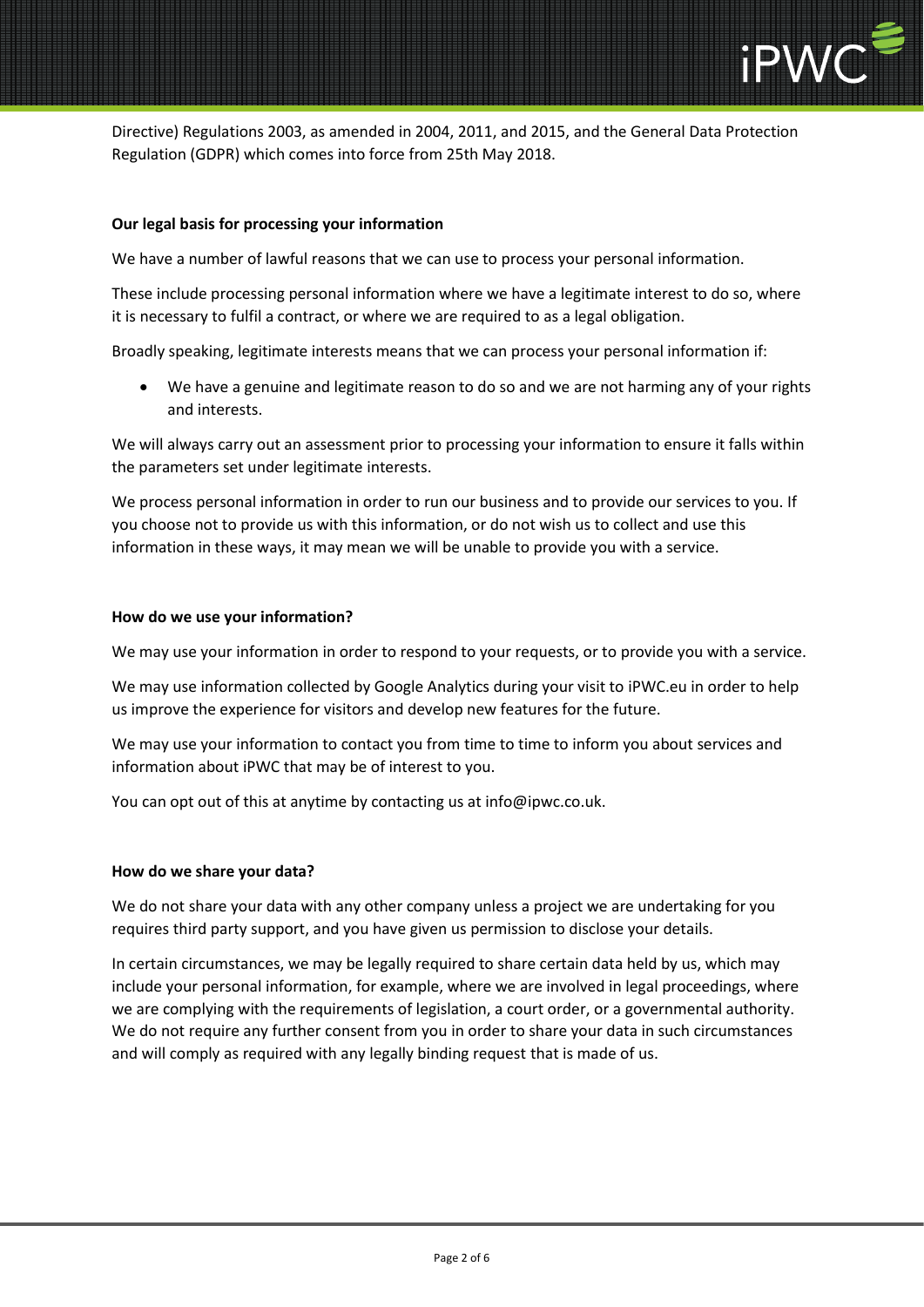

#### **How long we keep your information?**

We will keep your personal information only where it is necessary to provide you with our products or services as a customer, where required to meet our legal or regulatory obligations, and/or for as long as we have your permission to keep it.

## **Security**

Data security is of great importance to us, and to protect your data we have put in place suitable physical, electronic and managerial procedures to safeguard and secure the data we collect.

Notwithstanding the security measures we take, please remember data transmission via the internet may not be completely secure. We advise you to take suitable precautions when transmitting data to us via the internet.

#### **Other websites**

This privacy policy applies only to our website and the information you provide to iPWC. There are links on our website to third-party websites over which iPWC has no control. When you click on these links, you will leave this website, and thereafter the third-party's privacy policy will apply.

#### **Use of data processors**

We use the following data processors who provide us with services to our business. We ensure they have the highest levels of reliability, security, and accreditation.

• Qualtrics, an external supplier that we use to host our survey applications and databases.

In addition, we have our main server, where all project-related data is stored securely.

Any consent records provided to us are also stored securely as an electronic copy.

#### **Where is your information processed?**

Information we may collect from you is processed in the UK and European Economic Area (EEA). Where information is processed by suppliers outside the EEA, we aim to ensure these suppliers have accreditations sufficient to acknowledge the safe handling and storage of data from the EEA.

#### **How we use cookies**

Cookies are small text files that are sent by web servers to web browsers and can be used by web servers to identity and track users as they view different pages on a website or return to a website. They may be either persistent cookies or session cookies and may contain unique identifiers.

A persistent cookie will be stored by the browser and will remain valid until its set expiry date (unless deleted by the user before this date). A session cookie, on the other hand, will expire at the end of the user session when the web browser is closed.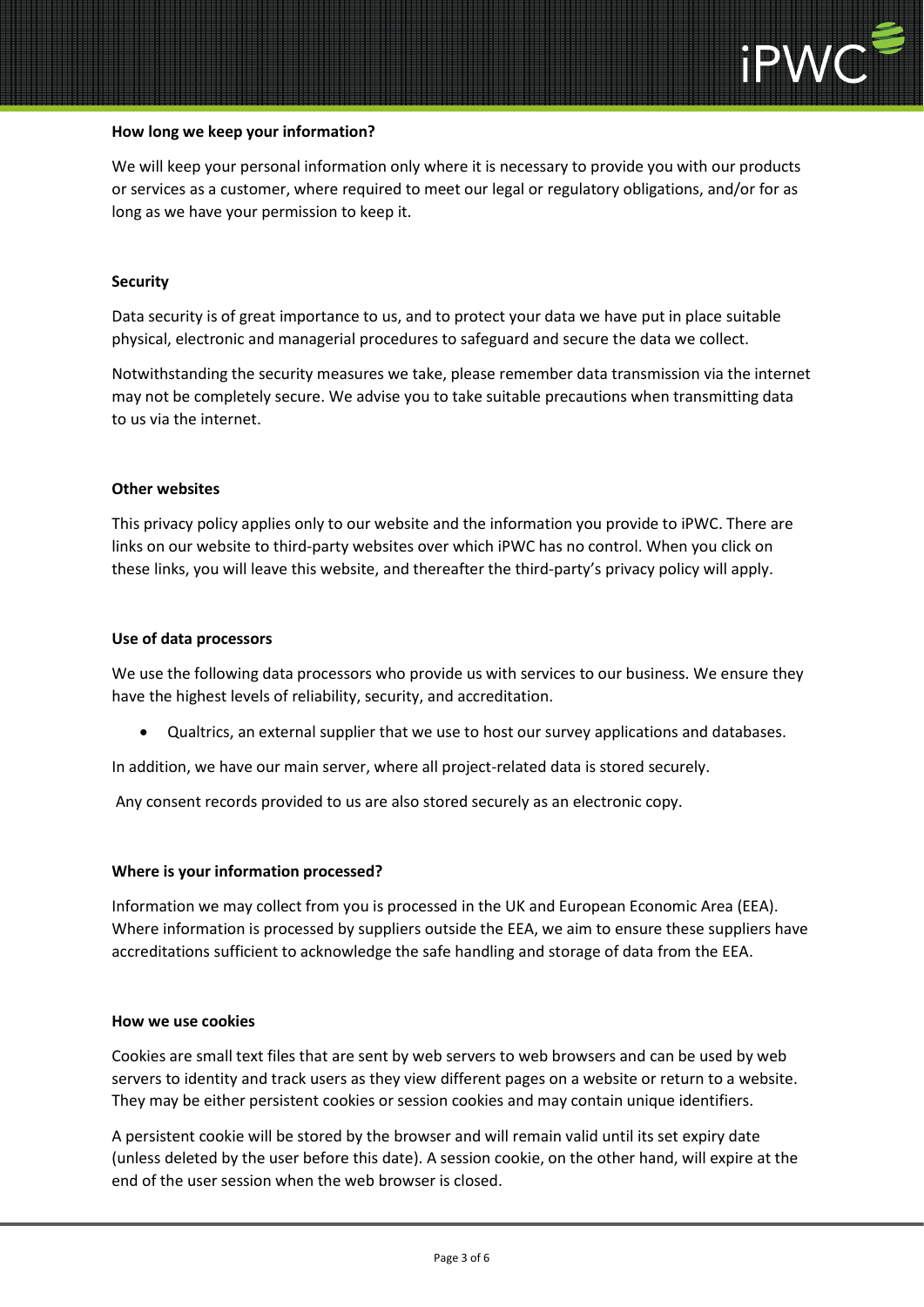

The types of cookies we use are:

• *Functional*

These cookies are used to ensure you can correctly navigate our websites and play videos, listen to podcasts or share pages via social media.

• *Performance*

These cookies are used to analyse trends, administer the website, track visitor movements and gather broad demographic information for aggregate use. We use the information to compile reports and to help us improve our websites. These cookies are not linked to personally identifiable information.

The iPWC website uses the following cookies.

- XSRF-TOKEN
- bSession
- HS
- svSession
- Google Analytics

## *Managing cookies*

If you don't want to receive cookies, you can modify your browser so that it notifies you when cookies are sent or refuse cookies altogether. You can also delete cookies that have already been set. You can do this through your browser settings.

If you'd like to learn more about cookies in general and how to manage them, visit aboutcookies.org

#### **Your individual rights**

You have several rights in relation to how iPWC uses your information. They are:

• *Right to be informed*

You have a right to receive clear and easy-to-understand information on what personal information we have, why, and who we share it with – we do this in our privacy policy and privacy notices.

• *Right of access*

You have the right of access to your personal information.

If you wish to receive a copy of the personal information we hold on you, you may make a data subject access request at no expense by contacting us at [info@iPWC.co.uk.](mailto:info@iPWC.co.uk)

• *Right to request that your personal information be rectified*

If your personal information is inaccurate or incomplete, you can request that it is corrected. If the request concerns sensitive data, we will update the necessary databases and store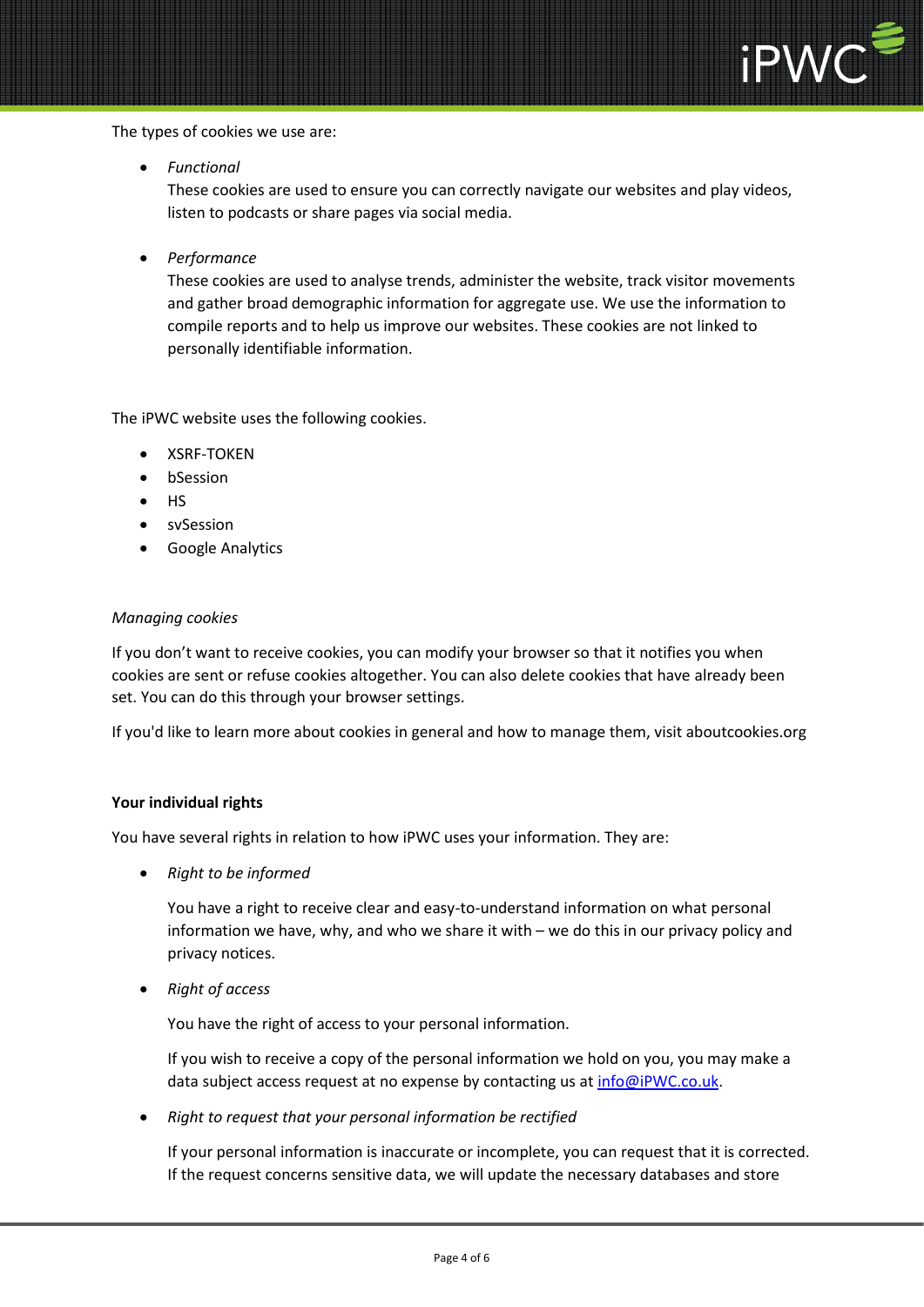

your request as a hard copy in a locked filing cabinet as well as a soft copy on our protected server.

• *Right to request erasure*

You can ask for your information to be deleted or removed if there is not a compelling reason for iPWC to continue to hold it.

We will supply a request form for the erasure of personal data that doesn't need to be maintained for legal obligations or exercise of official authority. To erase this data, we will delete all soft copies off of our server and hard copies will be shredded and disposed of safely.

• *Right to restrict processing*

You can ask that we limit the processing of your personal information for certain reasons. This means that we are still permitted to keep your information – but only to ensure we don't use it in the future for those reasons you have restricted.

• *Right to object*

You can object to iPWC processing your personal information where:

- o It's based on our legitimate interests.
- o It may be used for direct marketing.
- o If we were using it for scientific/historical research and statistics.

#### **In which circumstances do we report a data breach?**

A loss of personal data does not result in a data breach unless the breach results in a risk to the rights and freedoms of an individual, a detrimental effect on their reputation, financial loss, loss of confidentiality, discrimination, or any significant economic or social disadvantage.

Should a data breach occur, we will:

- Report internally to the directors: David George, Mark Bradshaw
- Report back directly to the individual exposed if there is a high risk to rights & freedoms
- Report to the appointed Data Protection Officer (DPO) and/or data protection team
- Report to the Information Commissioner's Office with 72 hours

If the breach occurs or is discovered outside normal working hours, it must be reported as soon as is practicable. The DPO or response team lead will act as a point of contact to coordinate a response team in carrying out the following procedure:

- Begin implementation of appropriate counter-measures whilst maintaining quality of service. Depending on the severity of the incident, it may be appropriate to temporally withdraw service.
- Notify the client that an incident has taken place and appraise them of the situation.
- If required by the client, we will notify affected users and appraise them of the situation. We will establish what, if any, data has been accessed or modified and promptly notify the client as to the extent of the incident. We will reset the authentication for affected users. We can also reset the authentication of all users of the service.